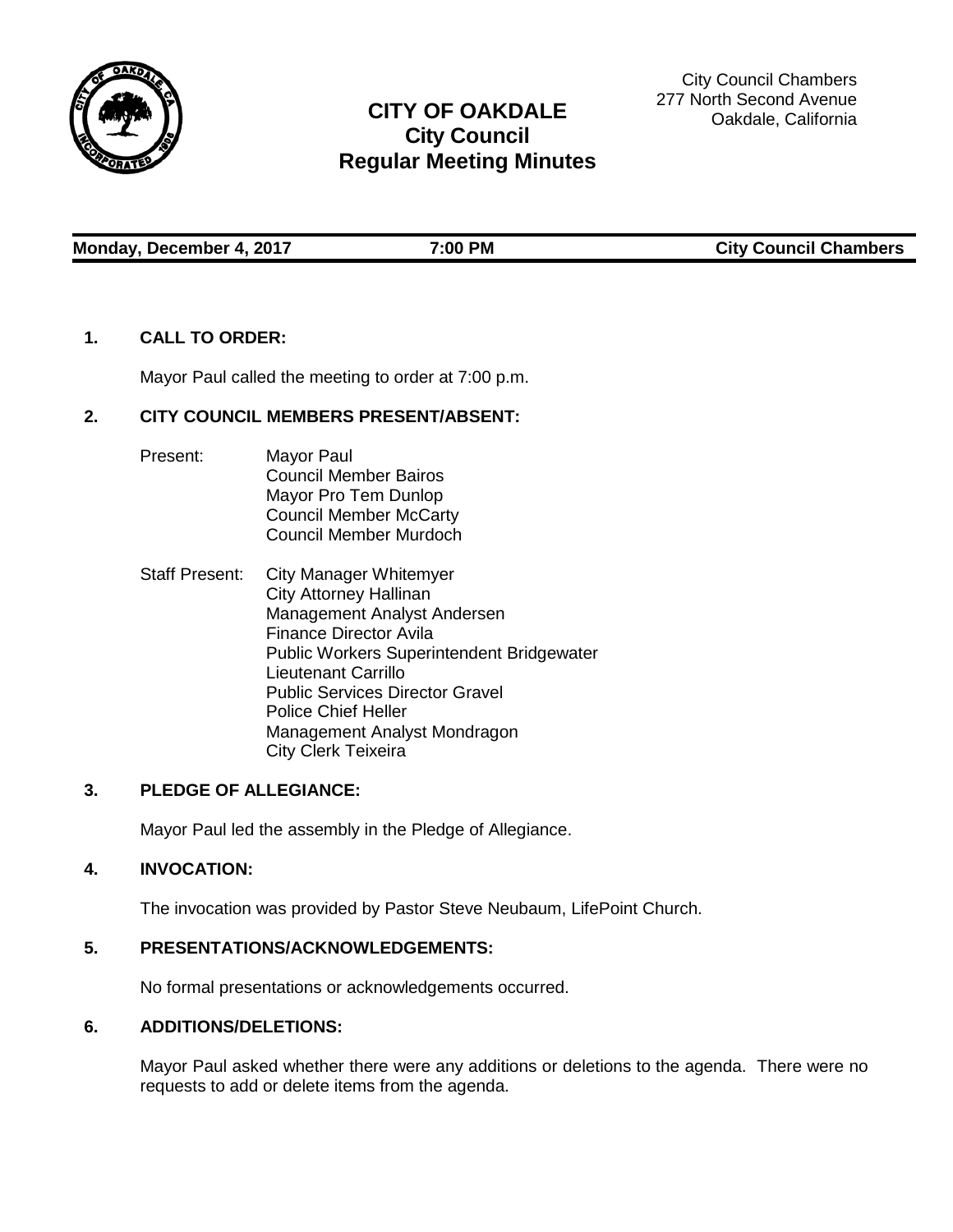

### **7. PUBLIC COMMENTS:**

Kathleen Westenberg requested the City Council remove Consent Item 9.7 from the consent agenda for discussion.

### **8. APPOINTMENT TO BOARDS AND COMMISSIONS:**

None scheduled.

### **9. CITY COUNCIL CONSENT AGENDA:**

Mayor Paul asked whether there were any questions or requests to remove items from the Consent Agenda.

Mayor Paul, at the request of Kathleen Westenberg, requested the Police Chief explain the intent of Consent Agenda Item 9.7 "Authorizing the Implementation of an Unmanned Aerial Vehicles (UAVs) System Program within the Oakdale Police Department."

Police Chief Heller provided a brief overview of the staff report contained in the City Council agenda packet explaining that in the 2016/2017 program year, the City's Risk Management Authority (RMA), added an exclusion to the Central San Joaquin Valley Risk Management Authority's (CSJVRMA's) Pooled Liability Program Memorandum of Coverage for the use of UAV's unless certain conditions, five conditions ('a" through "e") are met by member cities. The Oakdale Police Department's UAS Program currently meets the required conditions of Paragraphs "a" through "d" as required by the RMA through the City's issued Certificate of Authorization from the Federal Aviation Administration and enacted policy governing UAS Unmanned Aerial System (UAS) Operations Staff is recommending tonight, that the City Council consider and adopt a Resolution authorizing the implementation of the UAS Program which will meet the final requirement (Paragraph "e)", as requested by the CSJVRMA.

There were no further questions, comments or requests to remove items from the Consent Agenda.

# **MOTION**

To approve the City of Oakdale City Council Consent Agenda Items 9.1 through 9.5 for December 4, 2017 as follows:

- 9.1: Approve the Regular City Council Meeting Minutes of November 20, 2017.
- 9.2: Receive and File the Warrant List for the period of November 16, 2017 to November 29, 2017.
- 9.3: Waive Readings of Ordinances/Resolutions except by Title.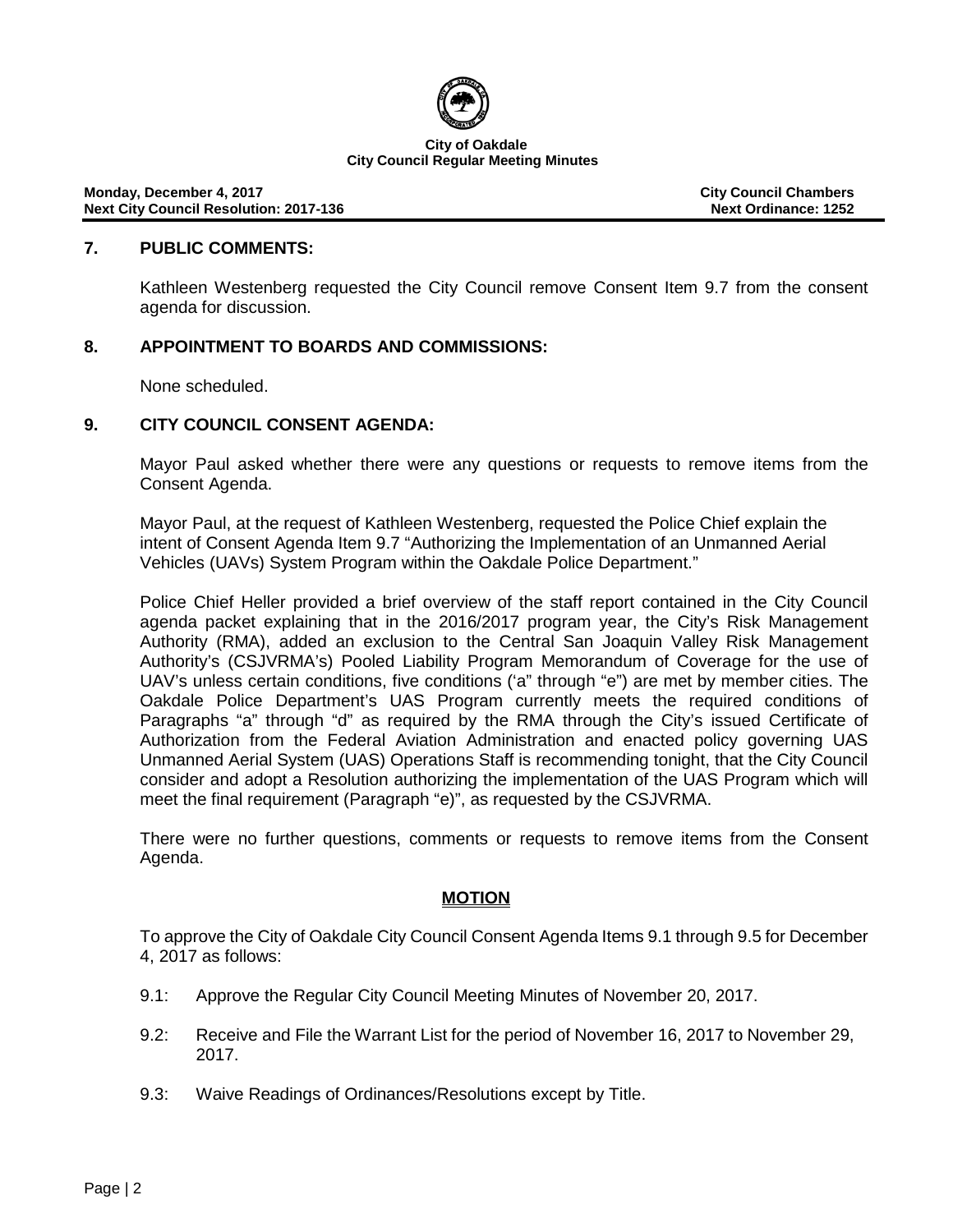

#### **Monday, December 4, 2017 City Council Chambers Next City Council Resolution: 2017-136**

- 9.4: Consider Approving by Minute Order the List of Commissions/Board/Committees and Authorizing the City Clerk to Provide List to Stanislaus County Oakdale Branch Library in Compliance with State of California Government Code 54973.
- 9.5: Adopt Resolution 2017-136, a Resolution of the City of Oakdale City Council Accepting the Storm Station 7 Project Improvements in the Amount of \$58,774.00 from Fund 621- Sewer Capital Replacement, and Authorizing the Filing of a Notice of Completion.
- 9.6: Adopt Resolution 2017-137, a Resolution of the City of Oakdale City Council Authorizing the City Manager to Execute a Contract with Airmergency for the Airport Hangar L-1 and Office HVAC Project in the Amount of \$11,500.00, to be funded from Airport Enterprise Fund, Machinery and Equipment, 627-4170-446-41-05.
- 9.7: Adopt Resolution 2017-139, a Resolution of the City of Oakdale City Council Authorizing the Implementation of an Unmanned Aerial Vehicles (UAVs) System Program within the Oakdale Police Department.

Moved by Mayor Pro Tem Dunlop, seconded by Council Member McCarty and PASSED AND ADOPTED this 4th day of December 2017, by the following vote:

| AYES:   |                                  | COUNCIL MEMBERS: Bairos, Dunlop, McCarty, Murdoch and Paul | (5) |
|---------|----------------------------------|------------------------------------------------------------|-----|
| NOES:   | <b>COUNCIL MEMBERS: None</b>     |                                                            | (0) |
| ABSENT: | <b>COUNCIL MEMBERS: None</b>     |                                                            | (0) |
|         | ABSTAINED: COUNCIL MEMBERS: None |                                                            | (0) |

Motion carried 5/0 by City Council roll call vote.

# **10. PUBLIC HEARINGS:**

None scheduled.

# **11. STAFF REPORTS:**

11.1: Consider a Resolution of the City of Oakdale City Council Adopting the Oakdale Accessibility Master Plan.

Management Analyst Andersen presented the staff report recommending the City Council adopt the Oakdale Accessibility Master Plan provided in the staff report.

Management Analyst Andersen introduced Kendra Bridges representing Alta Planning + Design.

A PowerPoint Presentation presenting the Accessibility Master Plan was provided by Kendra Bridges, Associate Planner and Project Manager representing Alta Planning + Design.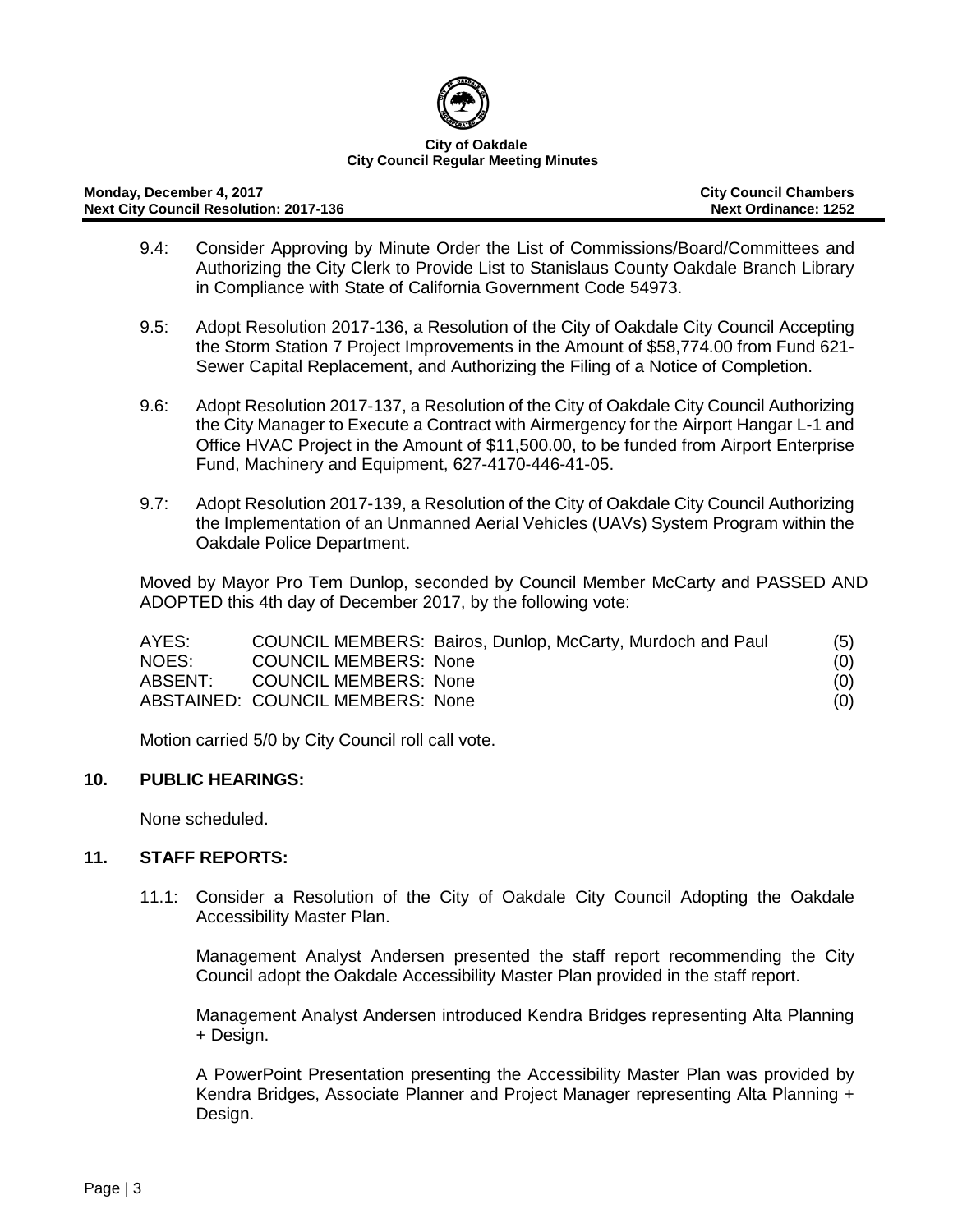

**Monday, December 4, 2017 City Council Chambers Next City Council Resolution: 2017-136** 

Ms. Bridges, Public Services Director Gravel and City Manager Whitemyer responded to questions raised by the City Council.

# **MOTION**

To adopt Resolution 2017-140, a Resolution of the City of Oakdale City Council adopting the Oakdale Accessibility Master Plan.

Moved by Council Member McCarty, seconded by Mayor Pro Tem Dunlop and PASSED AND ADOPTED this 4th day of December 2017, by the following vote:

| AYES: |                                  | COUNCIL MEMBERS: Bairos, Dunlop, McCarty, Murdoch and Paul (5) |     |
|-------|----------------------------------|----------------------------------------------------------------|-----|
| NOES: | COUNCIL MEMBERS: None            |                                                                | (0) |
|       | ABSENT: COUNCIL MEMBERS: None    |                                                                | (0) |
|       | ABSTAINED: COUNCIL MEMBERS: None |                                                                | (0) |

Motion carried 5/0 by City Council roll call vote.

11.2: Consider a Resolution of the City of Oakdale City Council Authorizing the City Manager to Execute a Use Agreement for T.L. Davis Sports Park with the Oakdale Joint Unified School District (OJUSD) and Oakdale Youth Soccer Association (OYSA).

City Manager Whitemyer presented the staff report advising the City Council of minor amendments under Section B. Rights and Responsibilities of OYSA under 12) located on page two, as follows:

12) OYSA shall cooperate with CITY, the SCHOOL DISTRICT and other affiliated groups to assist the CITY in funding of needed improvements to the facilities utilized by OYSA. No new or enhancements to existing improvements may be constructed by OYSA without approval by the CITY and OJUSD SCHOOL DISTRICT.

City Manager Whitemyer concluded staff's report recommending the City Council authorizing the City Manager to execute a Use Agreement for T.L. Davis Sports Park with the Oakdale Joint Unified School District (OJUSD) and Oakdale Youth Soccer Association (OYSA) as amended.

# **MOTION**

To adopt Resolution 2017-140, a Resolution of the City Council of the City of Oakdale Authorizing the City Manager to Execute a Use Agreement for T.L. Davis Sports Park with the Oakdale Joint Unified School District (OJUSD) and Oakdale Youth Soccer Association (OYSA) with the amendments to page two of the agreement, as follows:

12) OYSA shall cooperate with CITY, the SCHOOL DISTRICT and other affiliated groups to assist the CITY in funding of needed improvements to the facilities utilized by OYSA. No new or enhancements to existing improvements may be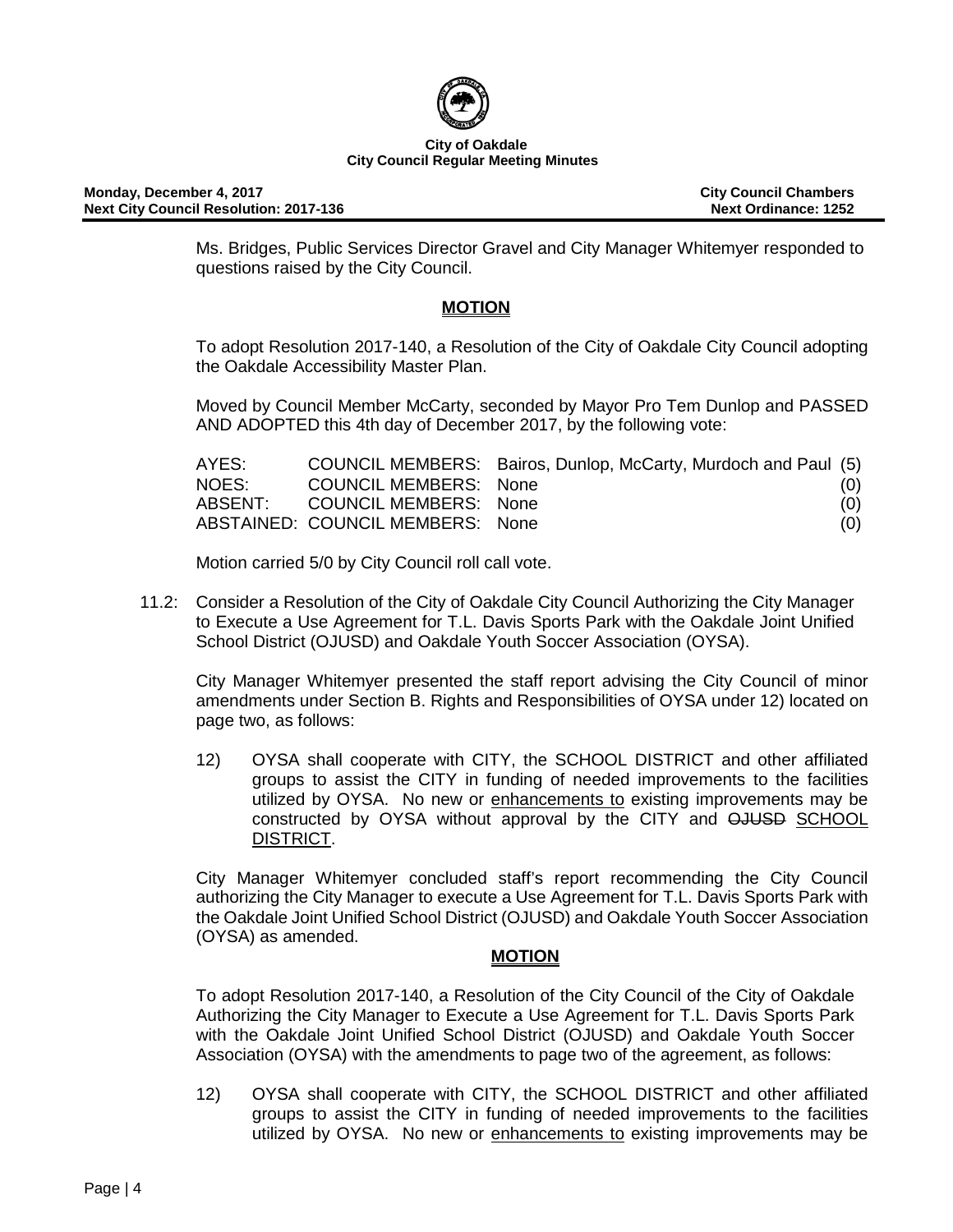

constructed by OYSA without approval by the CITY and OJUSD SCHOOL DISTRICT.

Moved by Council Member McCarty, seconded by Mayor Pro Tem Dunlop and PASSED AND ADOPTED this 4th day of December 2017, by the following vote:

| AYES:   |                                  | COUNCIL MEMBERS: Bairos, Dunlop, McCarty, Murdoch and Paul (5) |     |
|---------|----------------------------------|----------------------------------------------------------------|-----|
| NOES:   | <b>COUNCIL MEMBERS: None</b>     |                                                                | (0) |
| ABSENT: | <b>COUNCIL MEMBERS: None</b>     |                                                                | (0) |
|         | ABSTAINED: COUNCIL MEMBERS: None |                                                                | (0) |

Motion carried 5/0 by City Council roll call vote.

11.3: Consider a Resolution of the City of Oakdale City Council Approving the City of Oakdale Emergency Operations Plan and Associated Emergency Support Functions.

City Manager Whitemyer presented the staff report recommending the City Council approve the City of Oakdale Emergency Operations Plan and associated emergency support functions

The City Council discussed the plan with City staff. It was suggested that a workshop to go over the plan in more detail would be beneficial.

# **MOTION**

To adopt Resolution 2017-141, a Resolution of the City Council of the City of Oakdale Approving the City of Oakdale Emergency Operations Plan and Associated Emergency Support Functions.

Moved by Council Member McCarty, seconded by Council Member Bairos and PASSED AND ADOPTED this 4th day of December 2017, by the following vote:

| AYES:   | COUNCIL MEMBERS: Bairos, Dunlop, McCarty, Murdoch and Paul (5) |  |     |
|---------|----------------------------------------------------------------|--|-----|
| NOES:   | <b>COUNCIL MEMBERS: None</b>                                   |  | (0) |
| ABSENT: | COUNCIL MEMBERS: None                                          |  | (0) |
|         | ABSTAINED: COUNCIL MEMBERS: None                               |  | (0) |

Motion carried 5/0 by City Council roll call vote.

# **12. CITY MANAGER'S REPORT:**

City Manager Whitemyer thanked the Downtown Merchants for planning and hosting the Old-Fashioned Christmas and the first annual Christmas Parade this past Saturday (December 2, 2017).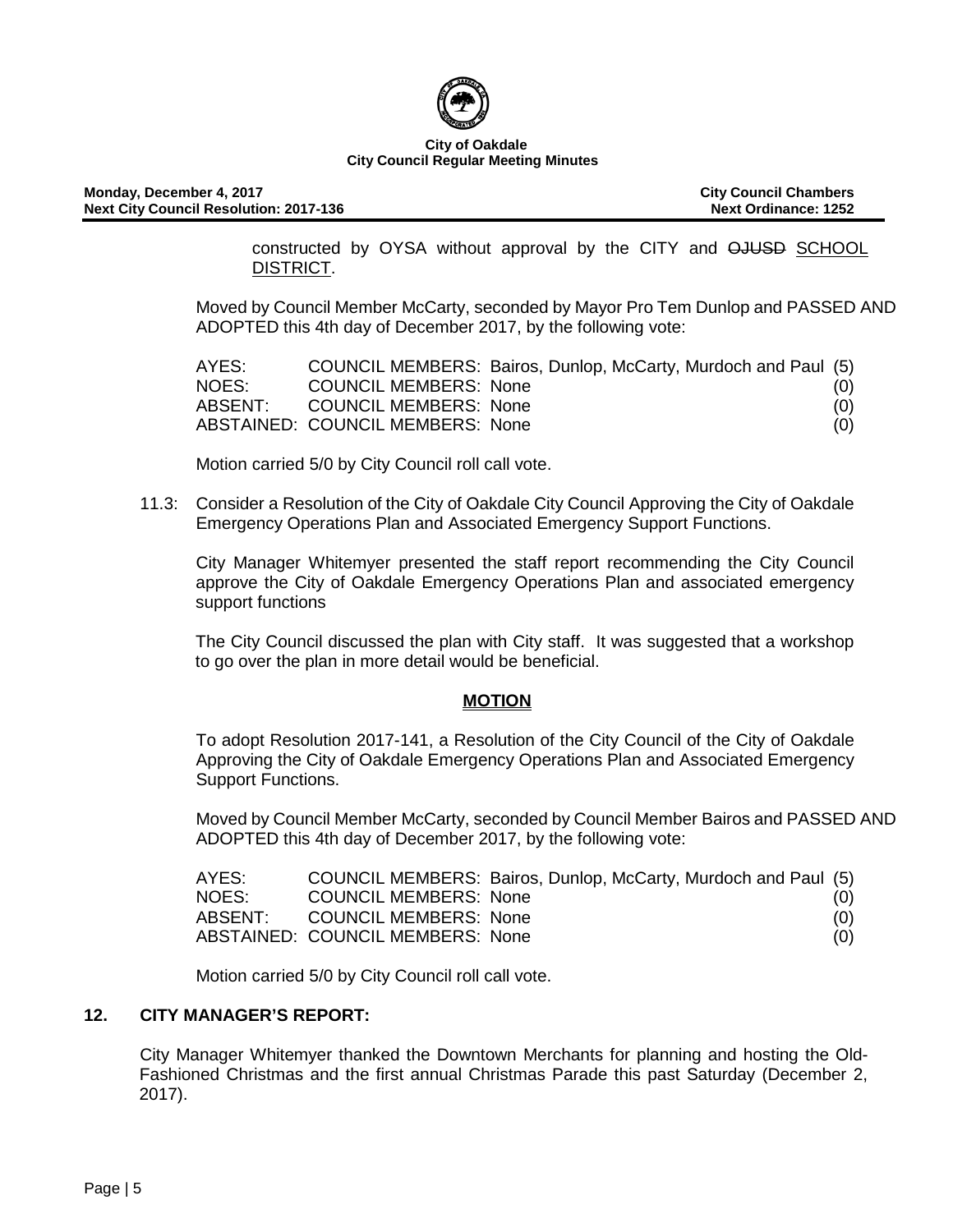

**Monday, December 4, 2017 City Council Chambers Next City Council Resolution: 2017-136** 

### **13. CITY COUNCIL ITEMS:**

13.1: Consider Mayor's Annual Nomination and Appointment of Mayor Pro Tem.

Mayor Paul nominated Council Member Dunlop for appointment as Mayor Pro Tem for Mayor Pro Tem for Calendar Year 2018.

### **MOTION**

To approve the Mayor's nomination of Council Member Dunlop to Mayor Pro Tem.

Moved by Council Member McCarty, seconded by Council Member Murdoch and PASSED this 4th day of December 2017, by the following vote:

| AYES:   |                                  | COUNCIL MEMBERS: Bairos, Dunlop, McCarty, Murdoch and Paul (5) |     |
|---------|----------------------------------|----------------------------------------------------------------|-----|
| NOES:   | <b>COUNCIL MEMBERS: None</b>     |                                                                | (0) |
| ABSENT: | COUNCIL MEMBERS: None            |                                                                | (0) |
|         | ABSTAINED: COUNCIL MEMBERS: None |                                                                | (0) |

Motion carried 5/0 by City Council roll call vote.

13.2: Consider City Council Appointments to City Boards, Commissions and Committees; and Regional Boards, Commissions and Committees for Calendar Year 2017.

#### **MOTION**

To ratify City Council Appointments to City Boards, Commissions and Committees; and Regional Boards, Commissions and Committees for Calendar Year 2018 as recommended.

Moved by Council Member McCarty, seconded by Council Member Murdoch and PASSED this 4th day of December 2017, by the following vote:

| AYES:   |                                  | COUNCIL MEMBERS: Bairos, Dunlop, McCarty, Murdoch and Paul (5) |     |
|---------|----------------------------------|----------------------------------------------------------------|-----|
| NOES:   | <b>COUNCIL MEMBERS: None</b>     |                                                                | (0) |
| ABSENT: | COUNCIL MEMBERS: None            |                                                                | (0) |
|         | ABSTAINED: COUNCIL MEMBERS: None |                                                                | (0) |

Motion carried 5/0 by City Council roll call vote.

Council Member McCarty advised he attended a 'Stop Human Trafficking' seminar presented by Debbie Johnson that was co-hosted by the Oakdale Police Department and Center for Human Services on Wednesday, Nov. Nov. 29. Council Member McCarty thanked Chief Heller for assisting in bringing the seminar to Oakdale.